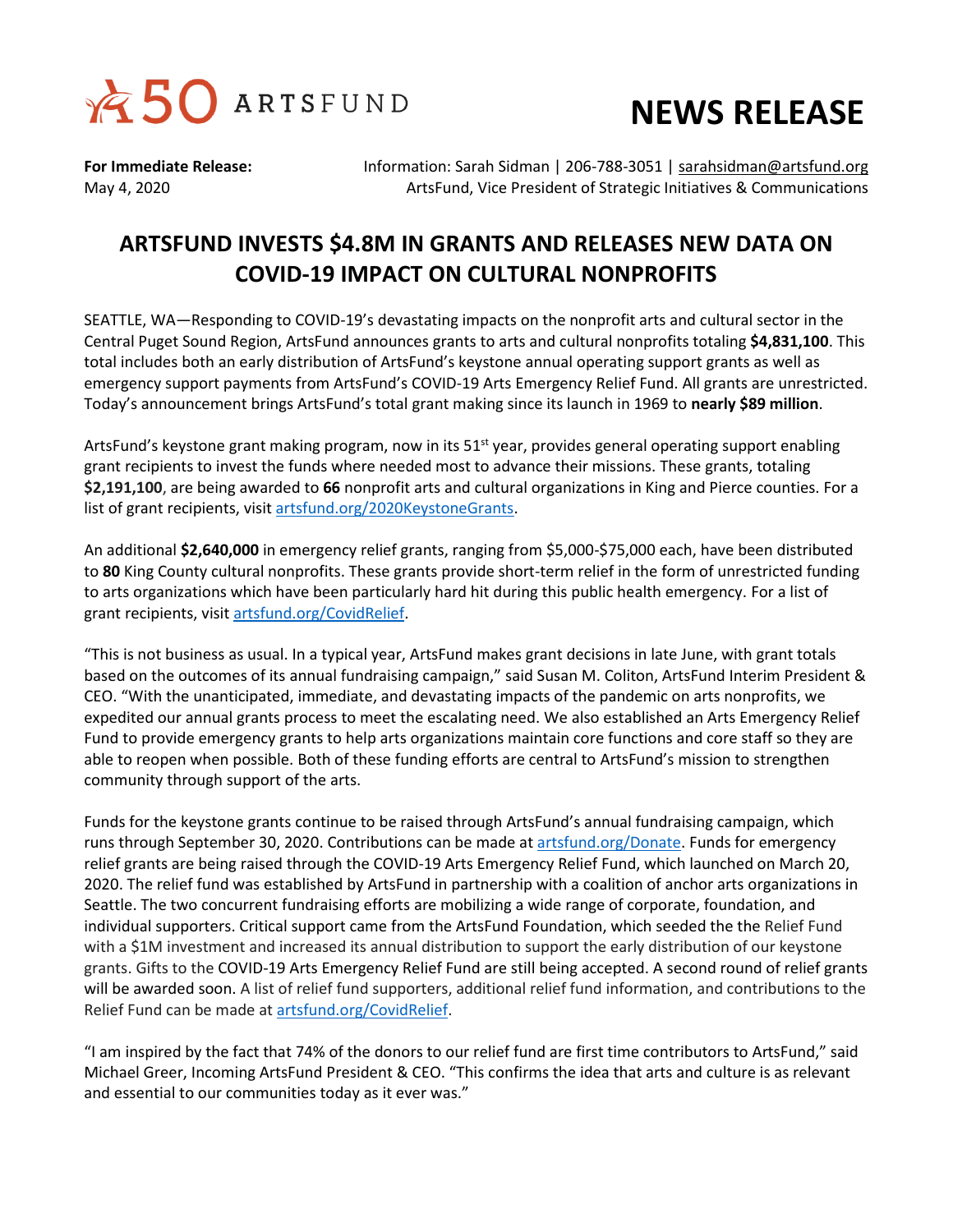ArtsFund today also announces updated data on the impacts of the COVID-19 pandemic on the nonprofit cultural sector in the Central Puget Sound region. ArtsFund collected data between April 6, 2020 and April 20, 2020 from 90 organizations representing arts, culture, and science nonprofits. The respondents are predominantly based out of King County (93%) with the remainder of respondents based out of Pierce and Snohomish Counties (7%). Complete survey results can be found here: [artsfund.org/CovidArtsImpacts.](http://www.artsfund.org/covid-arts-impacts)

## FINANCIAL IMPACTS

 **Projected loss of revenue for fiscal year 2020 is between \$133,245,923 and \$135,340,923**. The range allows for low and high impact estimates, factoring in uncertainty about when and how organizations will be allowed to reopen. These estimates do not capture the losses that will carry over into next fiscal year.

## LABOR IMPACTS

 **4,976 employees have been furloughed or laid off.** This includes 638 full-time, 1508 part-time, and 2830 seasonal-and contractual-staff. This total does not capture hiring freezes that organizations implemented, many of whom hire additional seasonal or contractual employees for their high season.

## PROGRAMMING IMPACTS

- **97% of our region's arts, cultural and scientific nonprofits have had to cancel programs** as a result of this crisis. These programs provide not only organizational revenue, they also play important roles in their communities.
- Nonprofits also depend on fundraisers for critical contributed income, and a staggering **76% of cultural nonprofits have had to cancel their fundraisers** as a result of the pandemic.

"Fundamentally, ArtsFund's purpose is to foster the health of the arts community and amplify the contributions the arts make to the health of the greater Puget Sound community," said Anthony R. Miles, ArtsFund Board Chair. "As we have over the past 50 years, ArtsFund will continue to evolve, pivot and respond, as necessary, to help meet the needs of the sector and to preserve access to arts and culture for the community at large."

For the complete data findings and downloadable materials, visit [artsfund.org/CovidArtsImpacts.](http://www.artsfund.org/covid-arts-impacts)

For more information on ArtsFund's keystone grant recipients, visi[t artsfund.org/GrantRecipients.](https://www.artsfund.org/about-arts-fund/arts-groups-we-support/)

For a list of ArtsFund's emergency relief grant recipients, visit [artsfund.org/CovidRelief.](https://www.artsfund.org/covid-19-relief-fund/)

For more information about ArtsFund, visit [artsfund.org/50](http://www.artsfund.org/50)

# # #

About ArtsFund:

ArtsFund strengthens the community by supporting the arts through leadership, advocacy, and grant making. Founded in October 1969, the Seattle-based nonprofit has been building community through the arts for 50 years and is one of the nation's leading United Arts Funds. ArtsFund was originally founded as the United Arts Council of Puget Sound to bring corporate and civic leaders together to help establish and sustain our region's